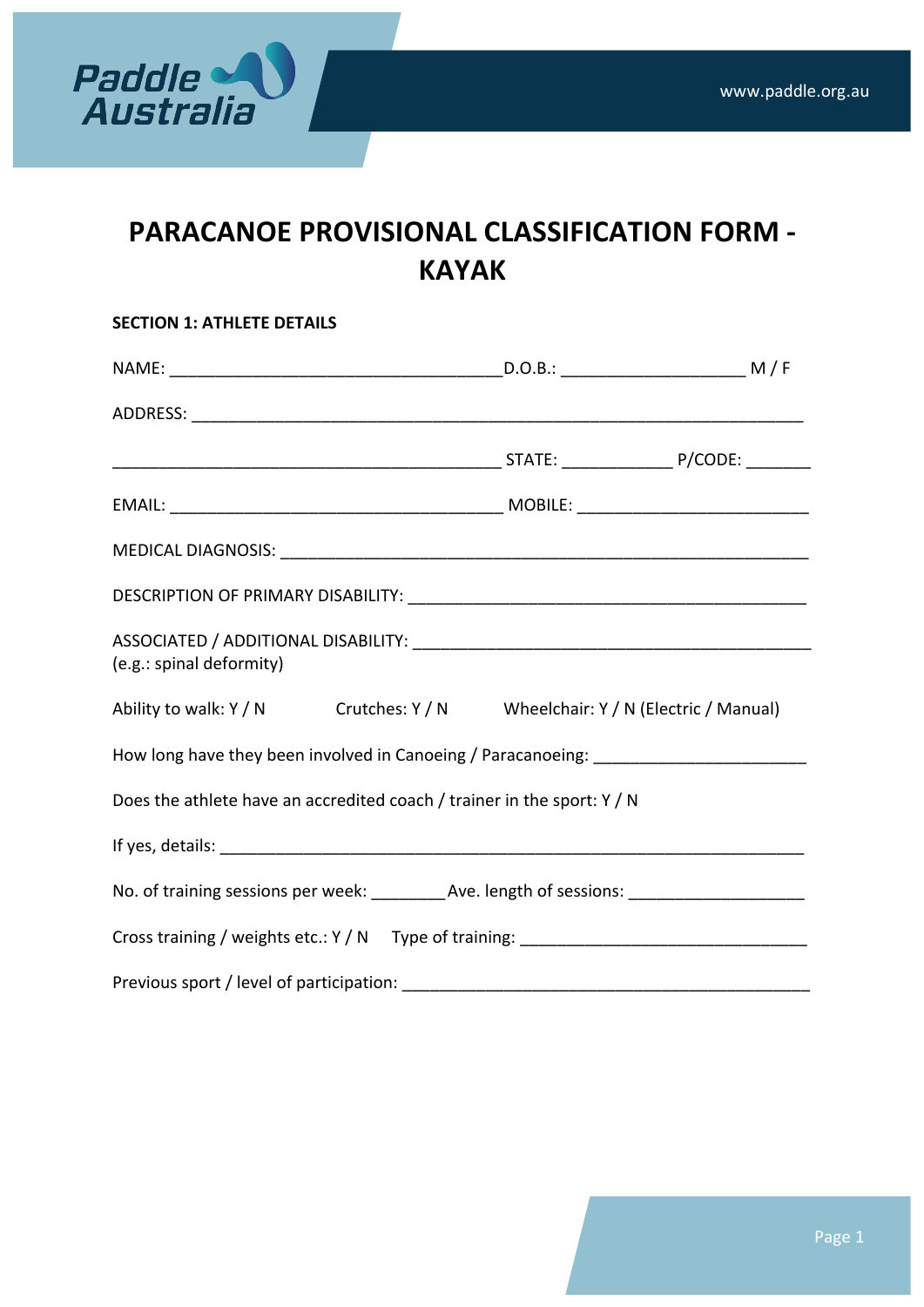

### **SECTION 2: THERAPIST / DOCTOR DETAILS:**

| DATE:<br><u> 1989 - Johann John Stone, markin film yn y brenin y brenin y brenin y brenin y brenin y brenin y brenin y br</u> | CONTACT NO.: _______________________ |
|-------------------------------------------------------------------------------------------------------------------------------|--------------------------------------|
| EMAIL:                                                                                                                        |                                      |
| <b>CLINIC ADDRESS:</b>                                                                                                        |                                      |

#### **SECTION 3: GENERAL MEDICAL INFORMATION:**

Please list any orthopaedic or surgical procedures that may be relevant e.g. spinal fusion, tendon transfer, tendon release etc.:

\_\_\_\_\_\_\_\_\_\_\_\_\_\_\_\_\_\_\_\_\_\_\_\_\_\_\_\_\_\_\_\_\_\_\_\_\_\_\_\_\_\_\_\_\_\_\_\_\_\_\_\_\_\_\_\_\_\_\_\_\_\_\_\_\_\_\_\_\_\_\_\_\_\_\_

\_\_\_\_\_\_\_\_\_\_\_\_\_\_\_\_\_\_\_\_\_\_\_\_\_\_\_\_\_\_\_\_\_\_\_\_\_\_\_\_\_\_\_\_\_\_\_\_\_\_\_\_\_\_\_\_\_\_\_\_\_\_\_\_\_\_\_\_\_\_\_\_\_\_\_

\_\_\_\_\_\_\_\_\_\_\_\_\_\_\_\_\_\_\_\_\_\_\_\_\_\_\_\_\_\_\_\_\_\_\_\_\_\_\_\_\_\_\_\_\_\_\_\_\_\_\_\_\_\_\_\_\_\_\_\_\_\_\_\_\_\_\_\_\_\_\_\_\_\_\_

\_\_\_\_\_\_\_\_\_\_\_\_\_\_\_\_\_\_\_\_\_\_\_\_\_\_\_\_\_\_\_\_\_\_\_\_\_\_\_\_\_\_\_\_\_\_\_\_\_\_\_\_\_\_\_\_\_\_\_\_\_\_\_\_\_\_\_\_\_\_\_\_\_\_\_

\_\_\_\_\_\_\_\_\_\_\_\_\_\_\_\_\_\_\_\_\_\_\_\_\_\_\_\_\_\_\_\_\_\_\_\_\_\_\_\_\_\_\_\_\_\_\_\_\_\_\_\_\_\_\_\_\_\_\_\_\_\_\_\_\_\_\_\_\_\_\_\_\_\_\_

\_\_\_\_\_\_\_\_\_\_\_\_\_\_\_\_\_\_\_\_\_\_\_\_\_\_\_\_\_\_\_\_\_\_\_\_\_\_\_\_\_\_\_\_\_\_\_\_\_\_\_\_\_\_\_\_\_\_\_\_\_\_\_\_\_\_\_\_\_\_\_\_\_\_\_

Medication (please list including dosage):

**SECTION 4: SITTING BALANCE:** 

| PLEASE CIRCLE: | NORMAL | FAIR | <b>POOR</b> | <b>NONE</b> |
|----------------|--------|------|-------------|-------------|
|                |        |      |             |             |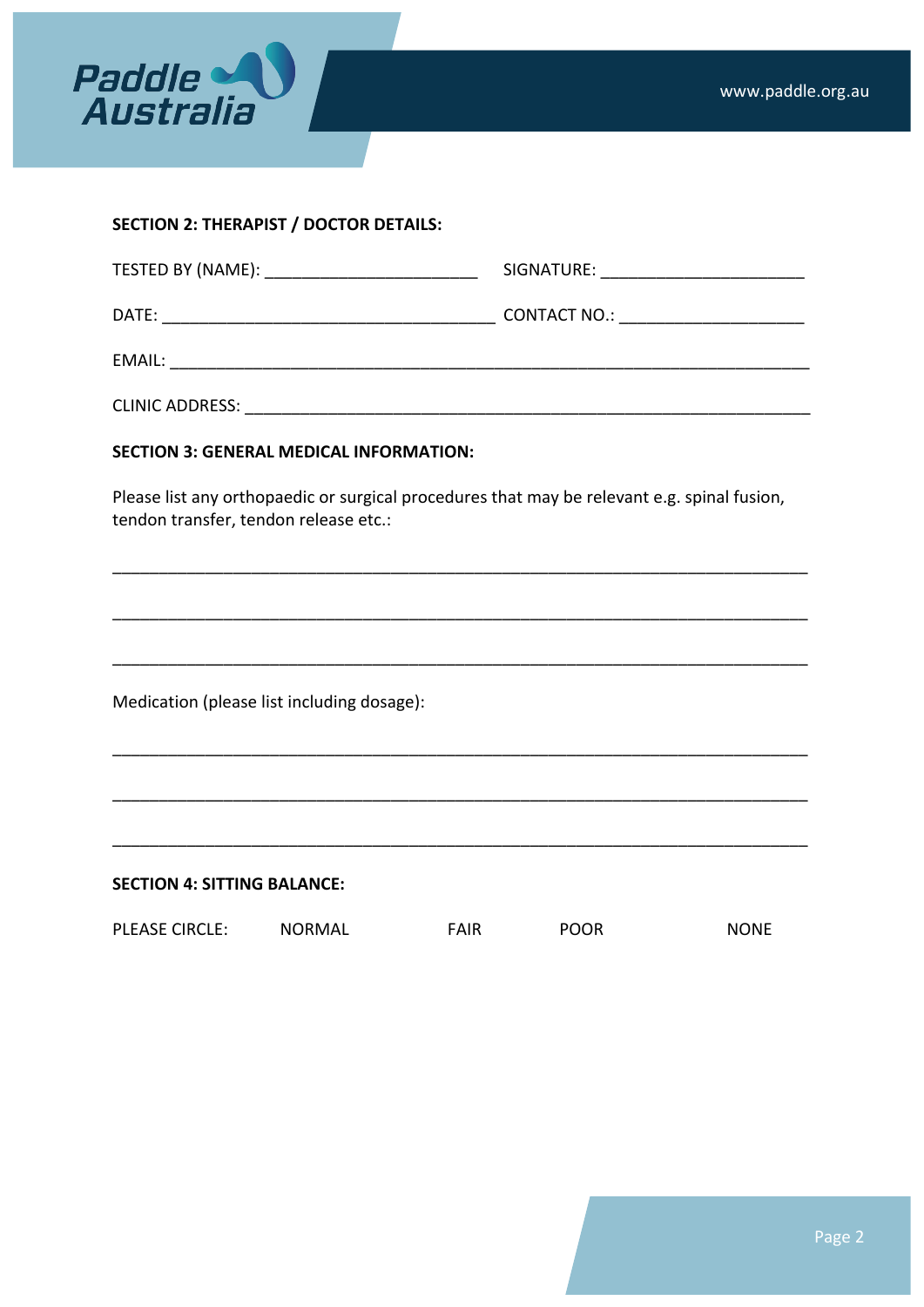

#### **SECTION 5: PHYSICAL ASSESSMENT – LEGS:**

Only the Muscle strength scores (middle section) are used for the ICF Paralympic Classification System. An athlete will score 2 for Muscle Strength if they have strength against resistance, and 50% or more of the sports specific ROM. Passive ROM, through the ranges shown on the score chart is tested prior to strength testing to confirm available ROM.

| <b>Functional Assessment</b> |                               | <b>Muscle Strength through</b><br>sports specific ROM (0 - 2<br>Scale) |             | <b>Medical classifier's comments and</b><br>observations |
|------------------------------|-------------------------------|------------------------------------------------------------------------|-------------|----------------------------------------------------------|
| <b>LOWER LIMBS</b>           |                               | <b>RIGHT</b>                                                           | <b>LEFT</b> |                                                          |
| <b>HIPS</b>                  |                               |                                                                        |             |                                                          |
| <b>Flexion</b>               | $75^{\circ}$ - $110^{\circ}$  |                                                                        |             |                                                          |
| <b>Extension</b>             | $110^{\circ}$ - 75 $^{\circ}$ |                                                                        |             |                                                          |
| <b>KNEE</b>                  |                               |                                                                        |             |                                                          |
| <b>Flexion</b>               | $0^{\circ}$ - 55 $^{\circ}$   |                                                                        |             |                                                          |
| <b>Extension</b>             | $55^{\circ}$ - 0°             |                                                                        |             |                                                          |
| <b>ANKLE</b>                 |                               |                                                                        |             |                                                          |
| Plantarflexion               | $0^{\circ}$ - 40 $^{\circ}$   |                                                                        |             |                                                          |
| <b>Dorsiflexion</b>          | $40^{\circ} - 0^{\circ}$      |                                                                        |             |                                                          |
|                              |                               |                                                                        |             |                                                          |
| <b>Leg Press</b>             |                               |                                                                        |             |                                                          |
| <b>TOTAL LOWER LEG SCORE</b> |                               | /14                                                                    | /14         |                                                          |

Total number of points scored =  $\frac{1}{28}$ 

| Does athlete meet minimal eligibility criteria?<br>(loss of 4 points on one limb), if $NO$ – the athlete is<br>classed as Not Eligible (NE) | <b>YES</b> | <b>NOT ELIGIBLE</b><br>(NE) |                    |
|---------------------------------------------------------------------------------------------------------------------------------------------|------------|-----------------------------|--------------------|
| Which cluster does this score<br><b>CLUSTER 1</b>                                                                                           |            | <b>CLUSTER 2</b>            | <b>CLUSTER 3</b>   |
| fit into (please tick):<br>$(0 - 2$ points)                                                                                                 |            | $(3 - 17$ points)           | $(18 - 24$ points) |

*NOTE:* This cluster number needs to be added to the cluster numbers for the Trunk Assessment and the on-water observation to give the athlete an overall score.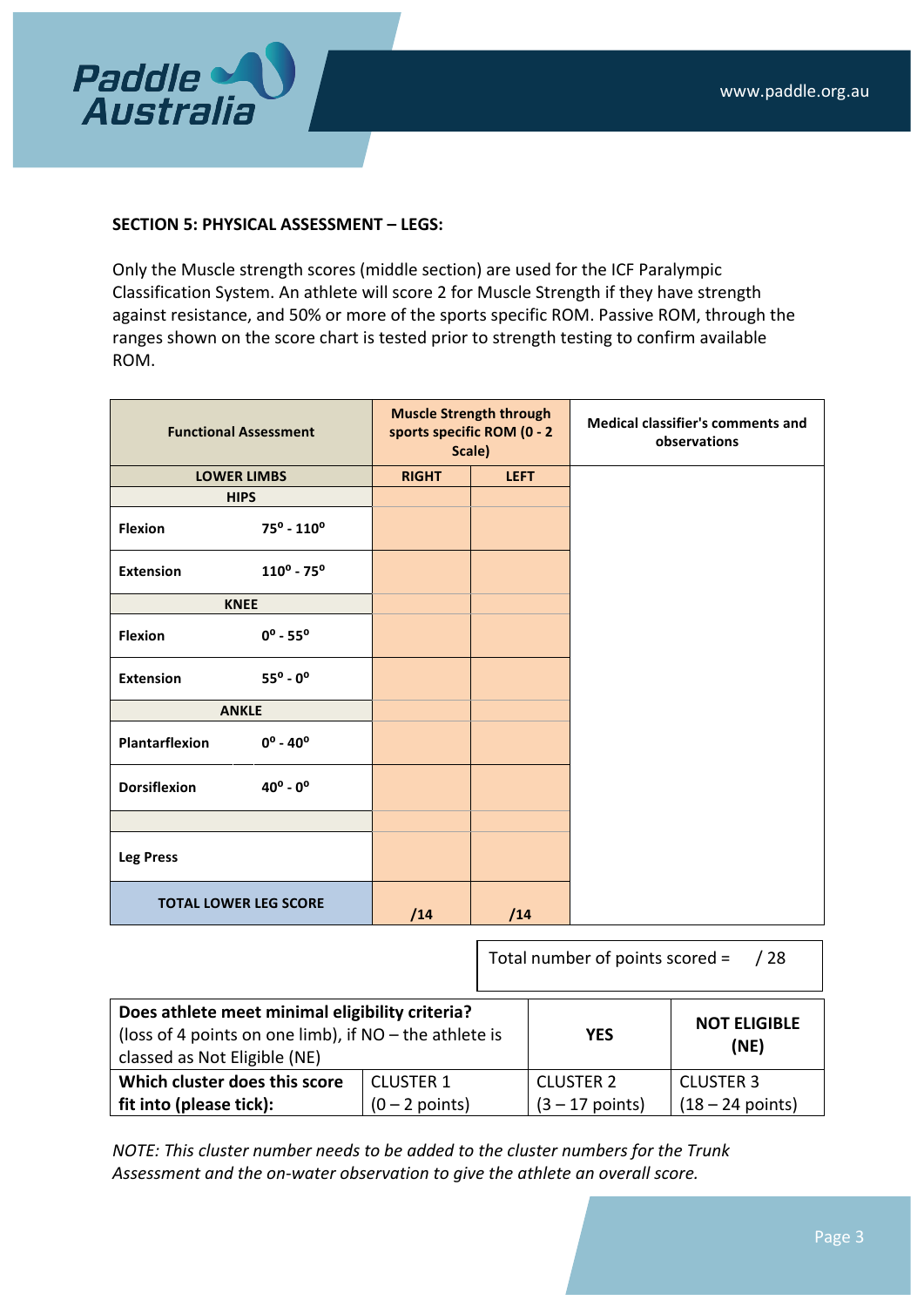

#### **SECTION 6: PHYSICAL ASSESSMENT - TRUNK:**

| <b>Manual Muscle Tests</b>     |               |  |  |
|--------------------------------|---------------|--|--|
| <b>Test</b>                    | Score $(0-2)$ |  |  |
| <b>Trunk Flexion</b>           |               |  |  |
| <b>Trunk Rotation to Right</b> |               |  |  |
| Trunk Rotation to Left         |               |  |  |
| Trunk Side Flexion to Right    |               |  |  |
| Trunk Side Flexion to Left     |               |  |  |
| <b>Trunk Lumbar Extension</b>  |               |  |  |
| <b>Trunk and Hip Extension</b> |               |  |  |

|                                           | /14                               |  |  |  |
|-------------------------------------------|-----------------------------------|--|--|--|
| <b>Functional Trunk Tests</b>             |                                   |  |  |  |
| <b>Test</b>                               | Score $(0 - 2)$                   |  |  |  |
| <b>Static</b>                             |                                   |  |  |  |
| Upright sitting (arms crossed)            |                                   |  |  |  |
| Upright sitting (shoulders flexed)        |                                   |  |  |  |
| Upright sitting (shoulders extended)      |                                   |  |  |  |
| Upright sitting (right shoulder abducted) |                                   |  |  |  |
| Upright sitting (left shoulder abducted)  |                                   |  |  |  |
|                                           | /10                               |  |  |  |
| <b>Dynamic</b>                            |                                   |  |  |  |
| <b>Active trunk flexion</b>               |                                   |  |  |  |
| Active trunk extension                    |                                   |  |  |  |
| Active trunk rotation to right            |                                   |  |  |  |
| Active trunk rotation to left             |                                   |  |  |  |
| Active trunk side flexion to right        |                                   |  |  |  |
| Active trunk side flexion to left         |                                   |  |  |  |
|                                           | /12                               |  |  |  |
| <b>Perturbation Response</b>              |                                   |  |  |  |
| <b>Flex against Resistance</b>            |                                   |  |  |  |
| <b>Extend against Resistance</b>          |                                   |  |  |  |
| Resistance to right rotation              |                                   |  |  |  |
| Resistance to left rotation               |                                   |  |  |  |
| Resistance to right side flexion          |                                   |  |  |  |
| Resistance to left side flexion           |                                   |  |  |  |
| Trunk push into flexion                   |                                   |  |  |  |
| Trunk push into extension                 |                                   |  |  |  |
| Trunk push into right rotation            |                                   |  |  |  |
| Trunk push into left rotation             |                                   |  |  |  |
| Trunk push into right side flexion        |                                   |  |  |  |
| Trunk push into left side flexion         |                                   |  |  |  |
|                                           | $\ldots \ldots \ldots \ldots$ /24 |  |  |  |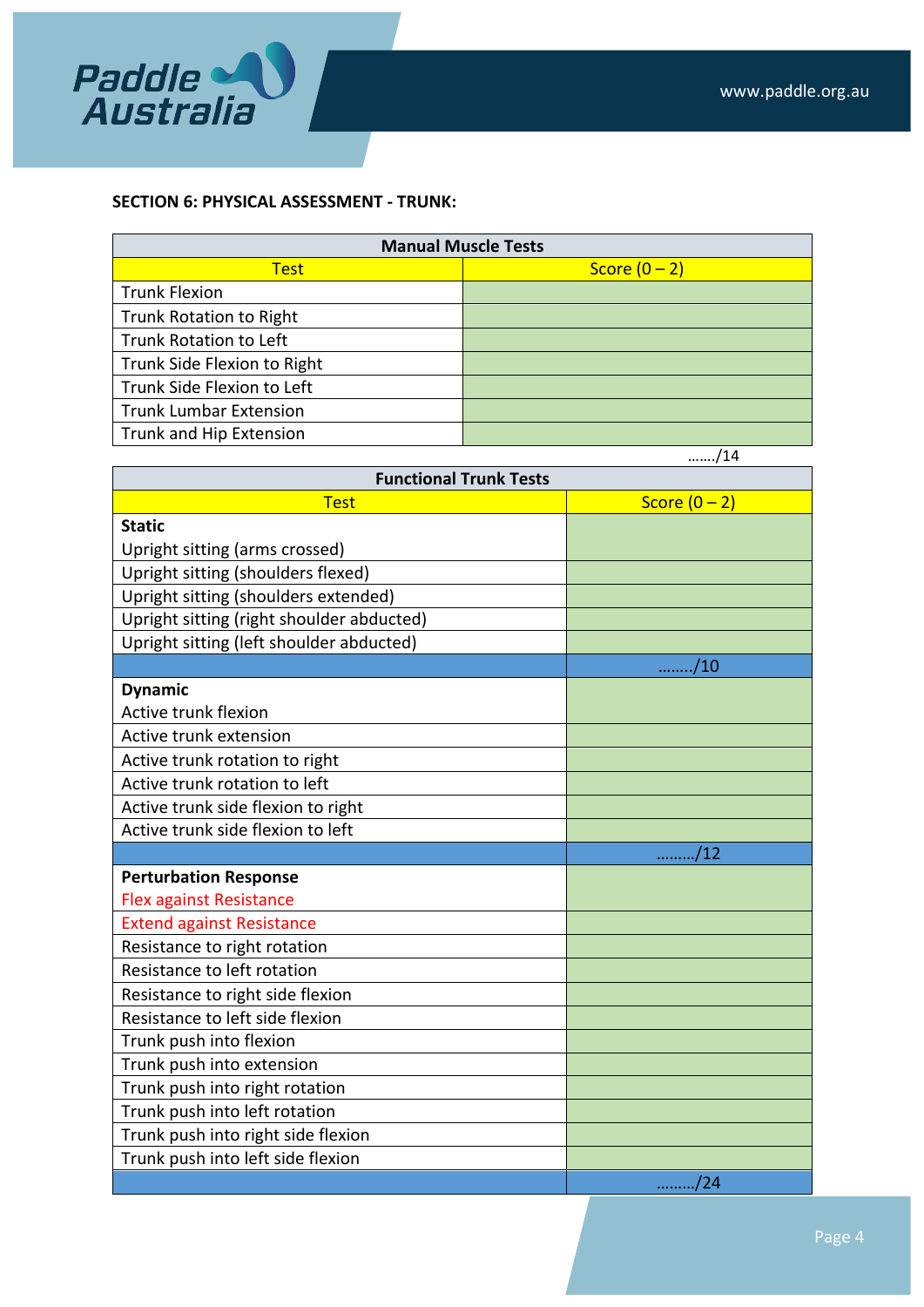

Before starting the testing on the wobble cushion, ask the athlete to sit up straight and *hold the position to make sure the athlete can sit still for 2 seconds. If they are unable to maintain good sitting posture on the cushion do not continue with the testing.* 

| <b>Functional Trunk Tests</b>         |                 |  |  |
|---------------------------------------|-----------------|--|--|
| <b>Test</b>                           | Score $(0 - 2)$ |  |  |
| <b>Perturbation on Wobble Cushion</b> |                 |  |  |
| <b>Flex against Resistance</b>        |                 |  |  |
| <b>Extend against Resistance</b>      |                 |  |  |
| Resistance to right rotation          |                 |  |  |
| Resistance to left rotation           |                 |  |  |
| Resistance to right side flexion      |                 |  |  |
| Resistance to left side flexion       |                 |  |  |
| Trunk push into flexion               |                 |  |  |
| Trunk push into extension             |                 |  |  |
| Trunk push into right rotation        |                 |  |  |
| Trunk push into left rotation         |                 |  |  |
| Trunk push into right side flexion    |                 |  |  |
| Trunk push into left side flexion     |                 |  |  |
|                                       |                 |  |  |

|                                        |                   | Total score for trunk = | /84              |
|----------------------------------------|-------------------|-------------------------|------------------|
| Which cluster does                     | Cluster 1         | Cluster 2               | Cluster 3        |
| this score fit into?<br>(tick one box) | $(0 - 16$ points) | $(17 - 68$ points)      | (69 - 84 points) |

NOTE: This cluster number needs to be added to the cluster numbers for the Lower limb Function and the On-water Observation, to give the athletes overall score.

**Therapist / Classifier Signature:**

**Therapist / Classifier Name:**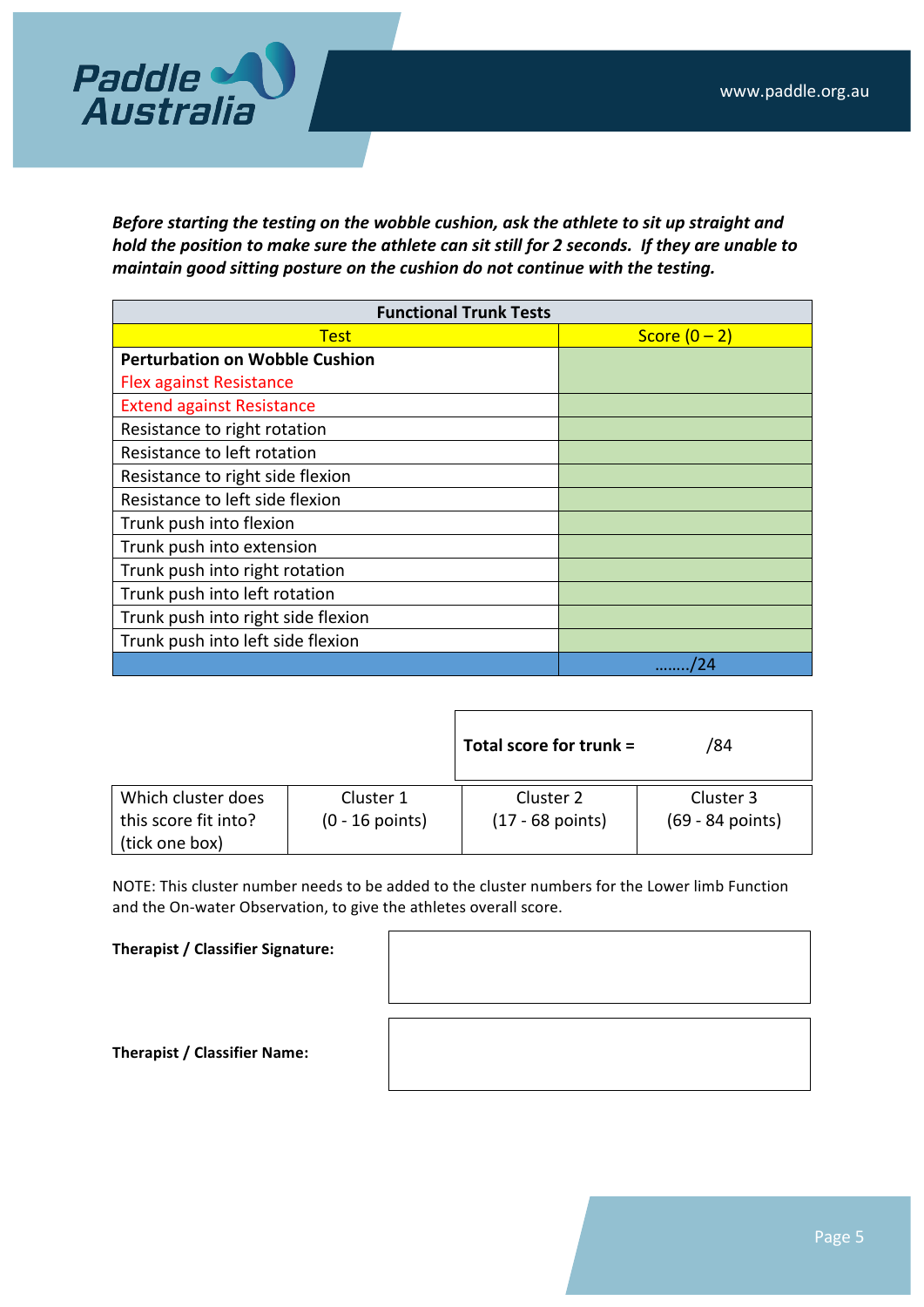

SECTION 7: PA PARACANOE ON-WATER TECHNICAL ASSESSMENT CHART - KAYAK

Athlete Name:

## K1 - ON WATER OBSERVATION

| Observed getting into the boat:                      | Yes |
|------------------------------------------------------|-----|
| Observed paddling away from dock:                    | Yes |
| Observed paddling towards the dock:                  | Yes |
| Observed paddling right to left (L to R):            | Yes |
| Start observed:                                      | Yes |
| Intensity should vary from 50% effort to 100% effort |     |
| Equipment passport submitted before competition:     |     |
| Adapted equipment with paddler in boat (photo):      |     |
| Adapted paddle (photo):                              |     |
| Athlete holds adapted paddle (photo):                |     |
| Novice paddler:<br>Experienced paddler:              |     |

| Right Leg movement     | Passive or no movement                                                             | Partial movement | Full movement |  |
|------------------------|------------------------------------------------------------------------------------|------------------|---------------|--|
|                        |                                                                                    |                  |               |  |
| Left Leg movement      | Passive or no movement                                                             | Partial movement | Full movement |  |
|                        | FOR O POINTS: Athletes may use adaptations and strapping to prevent unwanted       |                  |               |  |
|                        | movements of paralysed limbs or residual limbs to aid stability in the boat. These |                  |               |  |
|                        | adaptations or straps cannot permit any leg movement in hip, knee or foot          |                  |               |  |
|                        | flexion/extension.                                                                 |                  |               |  |
|                        | FOR 1 POINT: Voluntary movement of hip flexion/extension or partial movement of    |                  |               |  |
|                        | hip and knee flexion/extension. Example: above knee amputee.                       |                  |               |  |
|                        | FOR 2 POINTS: Voluntary movement of hip and knee flexion/extension. Example:       |                  |               |  |
|                        | below knee amputee                                                                 |                  |               |  |
| Angle of legs          | High                                                                               | Normal           | Flat          |  |
| Foot/legs contact with |                                                                                    |                  |               |  |
| footboard or boat      |                                                                                    | Yes<br>No        |               |  |
|                        |                                                                                    |                  |               |  |